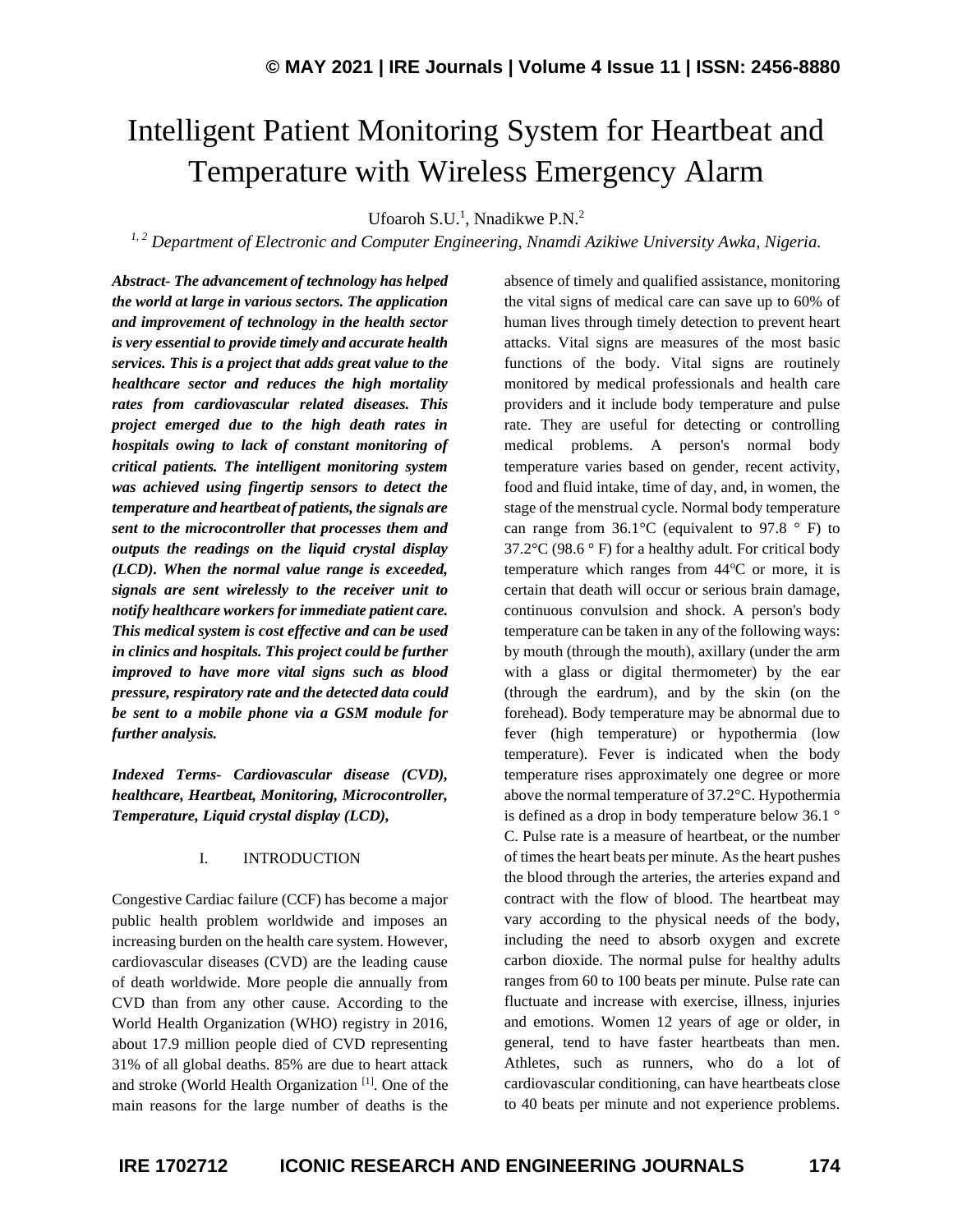Tachycardia is a rapid heartbeat, defined as greater than 100 bpm at rest. Bradycardia is a slow heartbeat, defined as less than 60 bpm at rest. During sleep, a slow heartbeat with frequencies of around 40–50 bpm is common and is considered normal. When the heart does not beat regularly, this is known as arrhythmia. Heartbeat abnormalities sometimes indicate illness.

The project design consists of the control unit that makes use of the Arduino ATmega 328, the sensors, the liquid crystal display, the power supply, the transmitter and the push buttons. Fingertip sensors, which are thermistor and heartbeat sensor, are used in the device as the transducer converts the physical PPG signal into an electrical signal. The electrical signal is applied to the microcontroller, which is the main brain of the monitoring system. The microcontroller, according to the algorithm stored in it, processes the signal, measures its frequency and outputs the results to the LCD screen and then commands the RF receiver to sound an alarm when the set range of standard readings of the vital signs is exceeded.

# II. REVIEW OF RELATED WORK

Recently, various attempts have been made to improve the characteristic of the conventional thermometer and stethoscope. The newest method of measuring temperature and heartbeat is by using sensors for pulse and body temperature, it combines the two most vital signs and provides more concise and accurate readings without stress, unlike frequent checking of the pulse and the patient's temperature. The sensors are used to detect the heartbeat and body temperature, the readings in BPM (beats per minute) are displayed on the connected LCD (liquid crystal display) and the body temperature will be displayed on the serial monitor along with the BPM readings [2]. The advantage of this innovation is that it saves continuous measurement time and provides accurate values unlike manual measurement way. But it lacks the emergency notification capability.

A further improvement led to the design of a GSMbased heartbeat and temperature monitoring system using a fingertip sensor, which is a microcontrollerbased project. It frequently provides the doctor with the heart pulse rate and the human body temperature via sms, which means it has GSM module integration. Thus, it has the advantage of console notification for the clinician to take immediate action when $[3]$ . However, the limitation of this project is that the notification could fail in the event of a network failure. This project "Smart Microcontroller-Based Patient Monitoring System for Measuring Heartbeat and Temperature with Integrated Alarm" measures body temperature and heartbeat using a thermistor as a temperature sensor and a pulse sensor for heartbeat. The sensors are placed on the fingertip, the values or readings of beats per minute and the body temperature are displayed on the liquid crystal display (LCD), when the readings are above or below the normal range, then the system will activate an alarm to notify health workers that there is an emergency in the ward. In conclusion, this technological advance is highly recommended due to the increase in the mortality rate related to cardiovascular disease. It is almost impossible for doctors and nurses to stay near a patient's bed all day to monitor their health, but with this project, temperature and heartbeat can be monitored without frequently checking patients. Thus, it saves time, provides accurate readings, and is easy to access and understand. It also helps detect heart attacks and high fever to prevent the high death rate, especially in the ICU.

#### III. METHODOLOGY

The microcontroller-based intelligent patient monitoring system is designed and built using some specific components according to its specifications and functions. There are different sections that make up this system. They are power unit, control unit, display unit and alarm unit.



FIG 1: Shows the complete block diagram showing all necessary sections.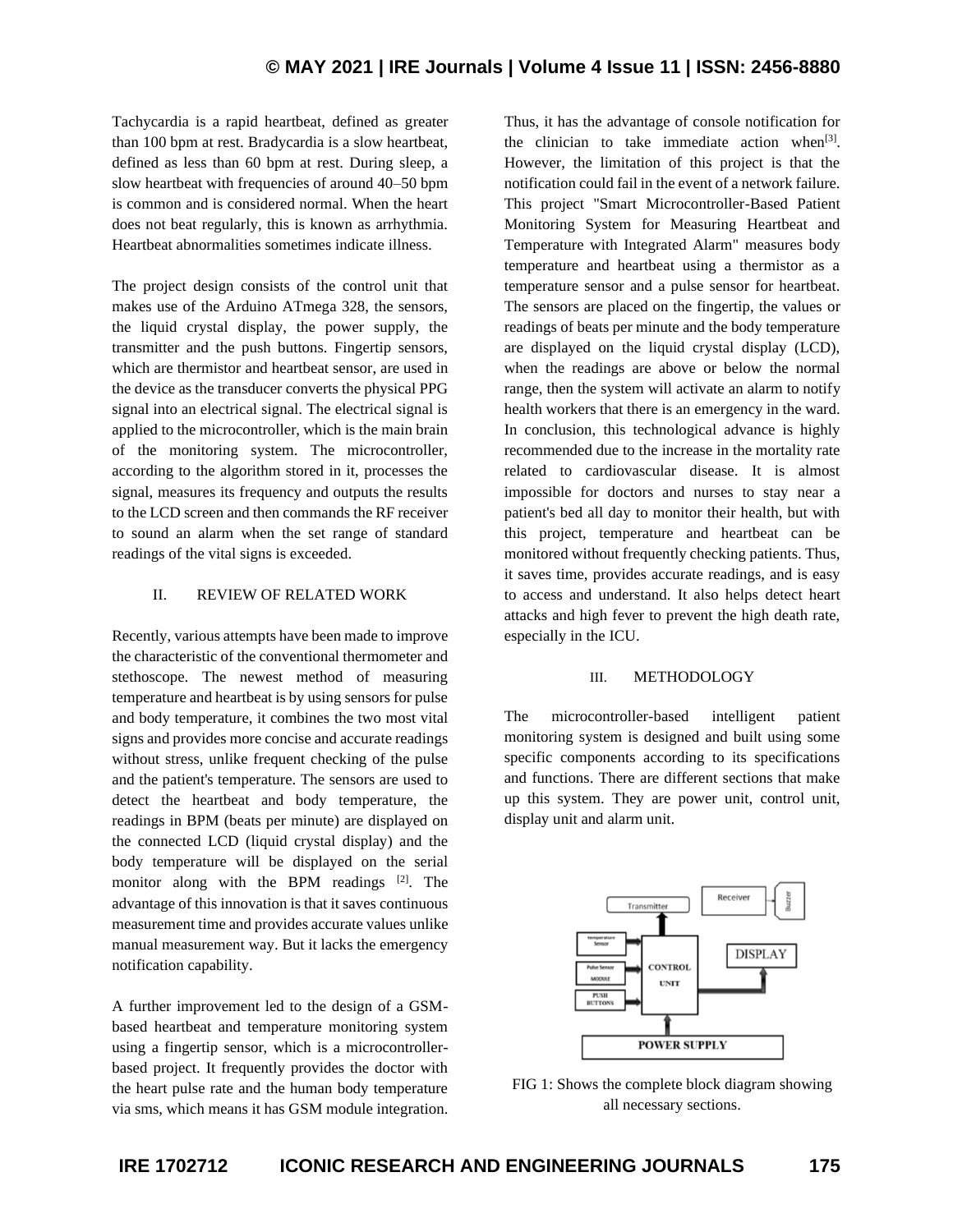# IV. MODE OF OPERATION

This project consists of the design and construction of a heartbeat counter and a temperature sensor using a microcontroller thermistor and a pulse sensor based on the principle of photoplethysmography (PPG), which is a non-invasive method to measure the variation in tissues using a light source and a detector. Since the volume of blood inside the fingertip increases as the heart expands and decreases as the heart contracts, the resultant pulsing of blood volume in the fingertip is directly proportional to the heartbeat. We would have successfully and accurately obtained the heartbeat count if we could count the number of pulses in a minute (which we can). In this project, we are trying to put together a means by which the heartbeat and temperature of a patient can be measured using sensor upon which the fingertip is placed, and the result is displayed on a text-based LCD. The control unit is connected to an AC power source, while the energy is stored in the battery bank, so that when the AC power source is turned off, the power source is now switched to a DC power source that will last a maximum of seven (7) hours. When the control unit is powered, the push buttons is used to set the minimum and maximum range of each vital signs (heartbeat and temperature), the middle push buttons serve as menu to choose the vital signs to be set, then the left button sets the minimum range while the right push button sets the maximum range. When the ranges are set, the receiver which has the buzzer beeps when the range is exceeded. The receiver which is connected to the control unit wirelessly is kept ten (10) meters to twenty (20) meters away from the control unit, which can be at the healthcare (doctors or nurses) offices or passage of the ward. It sounds an alarm when there is an emergency (when the set range is exceeded). The receiver makes use of 9V battery as DC power supply.

# V. FUNTIONS AND KEY ELEMENT OF EACH UNIT

#### a. The Power Supply Unit:

The power supply supplies electrical energy needed by the system to function. Here the power supply has the primary and secondary stage. The primary stage converts 220V AC to 12V DC. The 12V used to charge the battery which forms a power accumulator to the system and is further regulated to 5V DC for the digital devices in the system. When the AC is connected to the system, the power bank is being charged so that when the AC power supply is interrupted the stored power in DC will now supply power to the system. The duration of the charged DC battery is 0 to 7 hours maximum. The receiver makes use of 9V DC battery.

#### b. The Control Unit:

This system contains the Microcontroller, pull-up and pull-down resistors and the Oscillator. ATMEGA 328 is the microcontroller used in this system. ATMEGA328 was used here because of its vast application and programmability. The microcontroller momentarily sends and receives pulses from the heart beat sensor module and the collected value is then stored in a temporal memory location. According to the arithmetic expression in the firmware the MCU converts the value to ASCII code and displays it on the LCD.

#### c. The Push Buttons:

These are two active push buttons connected from ground to the microcontroller. The first button is used to send logic zero to the pin 19 of the microcontroller which according to the firmware starts reading information from the sensor when pressed while the second button connected between pin 18 and ground of the circuit is the button used to reset the system after each cycle of the heart beat monitor. In other words, the first button stands for reset button while the second button is used to start the heart beat reading.

#### d. The Display:

The display is a liquid crystal display. The sensed and calculated values are sent by the microcontroller to the display unit for human interpretation.

#### e. Pulse Sensor Module:

The pulse sensor LTH1550-01 photo interrupter works based on the principle of photoplethysmography. It is simply an IR diode – photo transistor pair in single package.

#### f. Transmitter and Receiver:

The transmitter and receiver make use of radiofrequency module (RF module) to transmits radio signals from the transmitter to the receiver wirelessly. The transmitter/receiver (Tx/Rx) pair operates at a frequency of 434 MHz. A RF transmitter receives